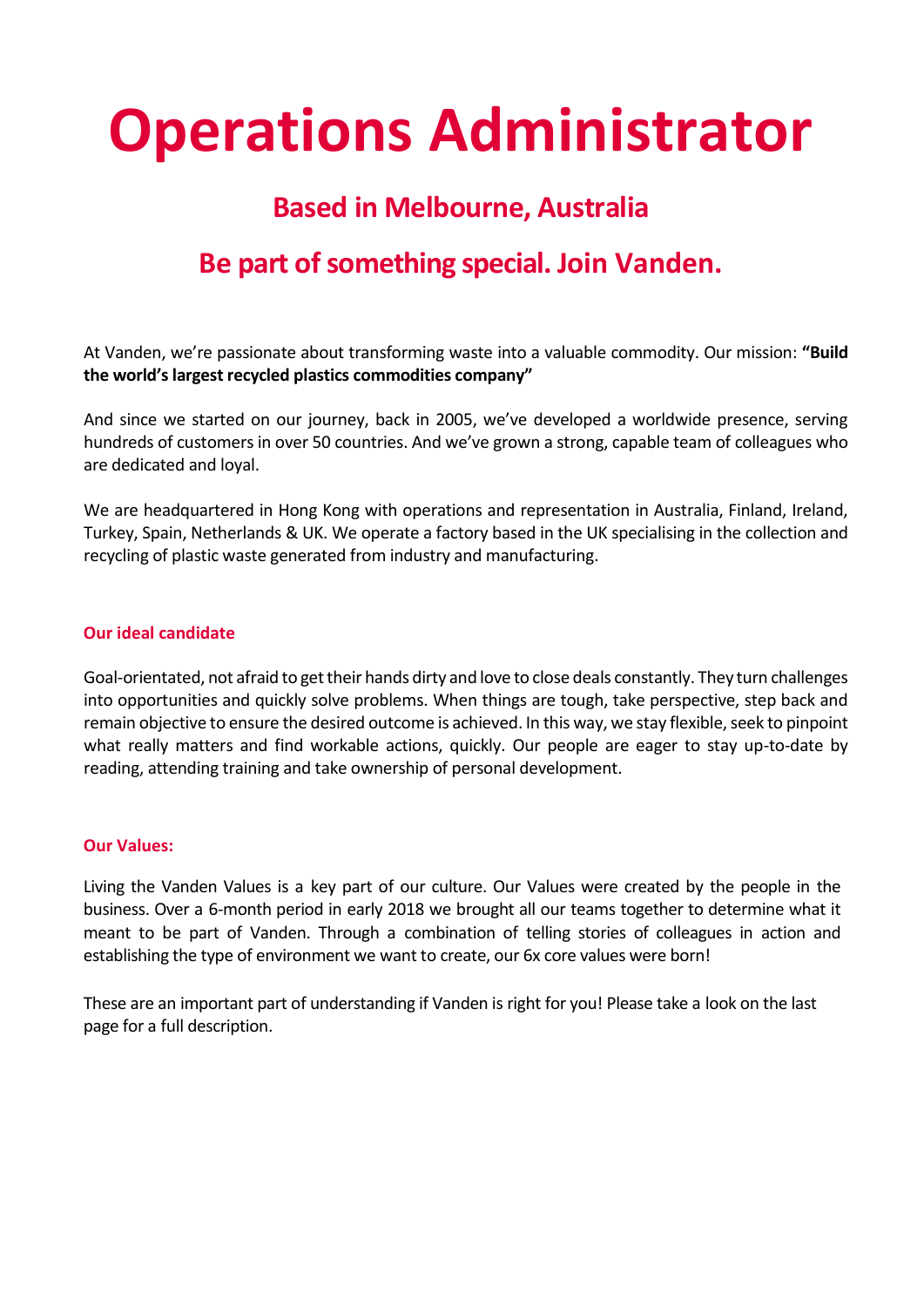## **Application Process**

To apply, you are required to produce a CV and Personal Statement. These need to be tailored to the job description and person specification and show how you reflect the technical and behavioural requirements. Applications can be submitted to [hr@vandenrecycling.com.](mailto:hr@vandenrecycling.com)

#### **The selection process:**

Successful candidates will be invited to attend a multi-phase assessment that includes:

**Step 1:** Interview 1 **Step 2**: Interview 2 **Step 3:** Interview 3 **Step 4:** Reference Checks

Expected timeline to complete is 3-4 weeks depending on candidate & reference availability.

#### **Job Summary**

Vanden Recycling is looking for a Logistics Administrator (LA), to help us drive our next stage of growth. Our long-term success will come from how effectively we manage the products we transport. In the end our goal is to provide an exceptionally high quality of service for our customers at a cost that makes responsible use of plastics a socio-economic benefit and not a cost to our customers.

Our ideal candidate is one that has had experience working as a Logistics Administrator for a growing business. You must understand the Contract/Booking/Shipping Cycle and have proven previous experience. You must have proven experience with Road Transport, including the management Chain of Responsibility. You will have Basic Accounting Experience. You must be aspirational and have a flexible mindset. You will have exceptional organisational skills and be competent in prioritizing and working with little supervision. You must be an excellent Communicator and have proven attention to detail.

#### **Essential Duties & Responsibilities**

- Develop relationships with logistics providers and suppliers to ensure a seamless transition from collection to delivery of all shipments.
- Manage the logistics process from loading to delivery, ensuring a high level of customer service, accurate documentation, risk management and efficient communication of information at all times.
- Work with the Logistics team to provide a weekly unshipped and shipped reports that can be disseminated to all relevant teams, in order for them to track their outstanding shipments.
- Coordinate office activities and operations to secure efficiency and compliance to company policies
- Manage phone calls and correspondence (e-mail, couriers etc.)
- **Dreate and update records using Excel spreadsheets**
- Handle a variety of administrative and clerical tasks to secure efficiency and compliance to company policies.
- Assist in maintaining a CRM and Internal Rates Data Base
- Preparing Purchase Orders, Sales Contracts, Good Receipt and Proforma Invoices and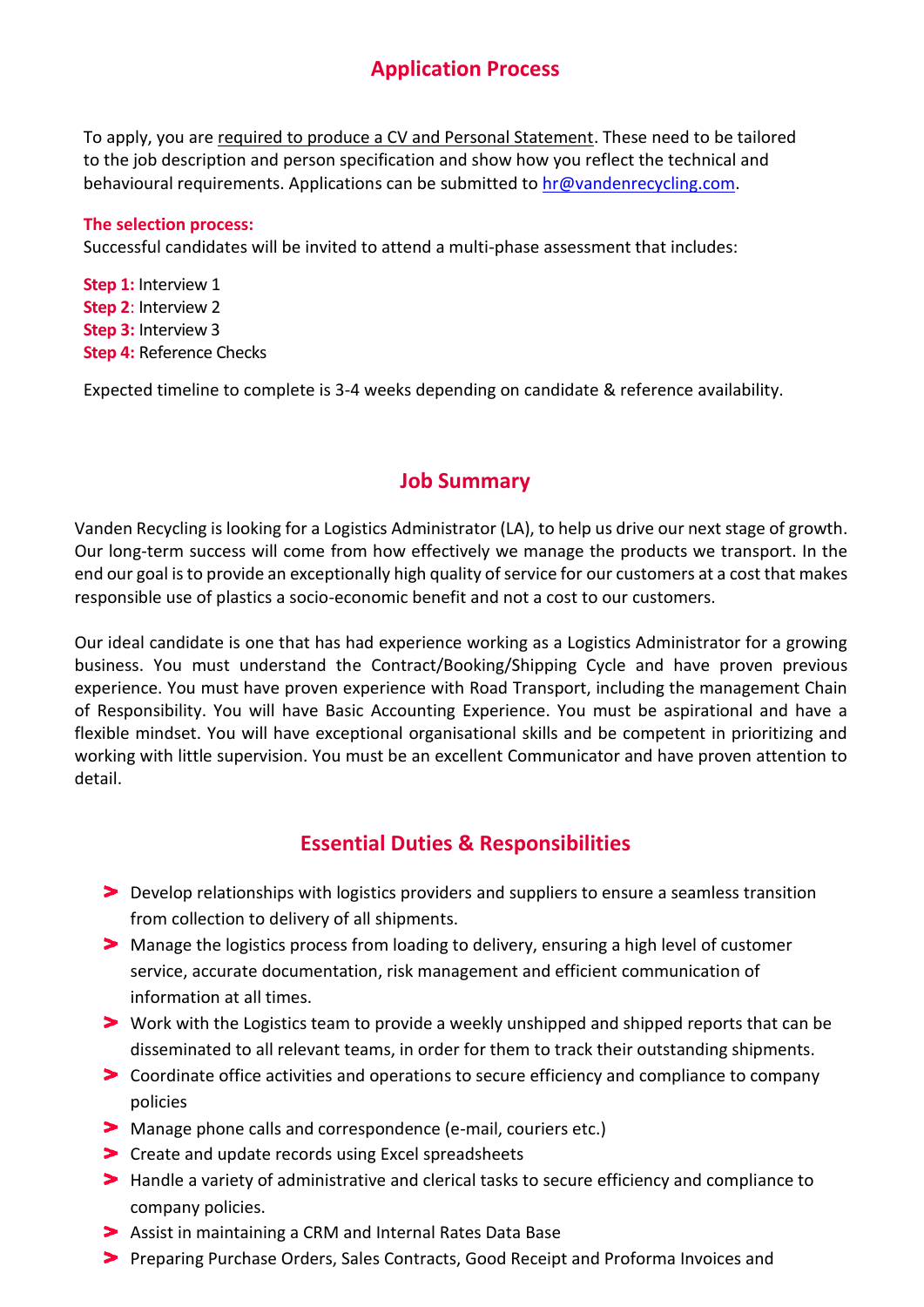following up on sign backs and Proforma Payments

- Planning bookings based on product availability and customer requests
- Organising and scheduling shipping instructions.
- Preparing and or checking shipping documents (i.e. Invoices, Packing Lists, Bills of Lading, Annex Vii, Certificates of Origin)
- $\blacktriangleright$  Track shipments
- Maintain updated records of orders, suppliers and customers
- Provide information to customers about the status of their orders
- Track stocks of office supplies and place orders when necessary
- Actively participate in the maintenance of ISO9001 and ISO14001 Systems
- **Assist colleagues whenever necessary**
- You may be required to Travel Intrastate or Interstate to perform some of your Duties with our 3PL sites

### **Person Specification**

#### (All criteria are essential unless otherwise indicated)

#### Knowledge (Education & Related Experience):

- 2 years' experience working, preferably within a shipping/forwarding environment or similar.
- Working knowledge of Road freight and Sea freight movement.
- Working knowledge of Export and Import documentation, I.E Bills of Lading, CMR, Customs paperwork
- **Experience of working in a small team**
- > Microsoft office suite.
- **Basic Accounting Knowledge Xero or similar package**

#### Skills & Abilities:

- Communicating effectively with key stake holders in person and over the phone, including global and corporate offices.
- Demonstrating excellent administrative, organisational and time management skills operating in the unconventional waste market.
- Able to use logic and reasoning to appraise situations.
- Able to anticipate opportunities and risks.
- Able to identify problems and help solve them.
- Able to build rapport quickly with colleagues and service providers.
- Able to conduct in depth analysis and provide valuable insights.
- Able to effectively collaborate with colleagues to achieve results.
- Able to manage and respond quickly to changing/competing priorities.
- Able use MS 365 suite of products to a high level.
- **>** Highly organized and detail oriented.

#### General Attributes:

- People person willing to take ownership of the role and drive success.
- High level of curiosity and analytical thinking fast learner and ability to deliver under pressure.
- Self-aware and reflective on successes and failures seeks feedback.
- **>** Willing to learn and be proactive to suggest improvements.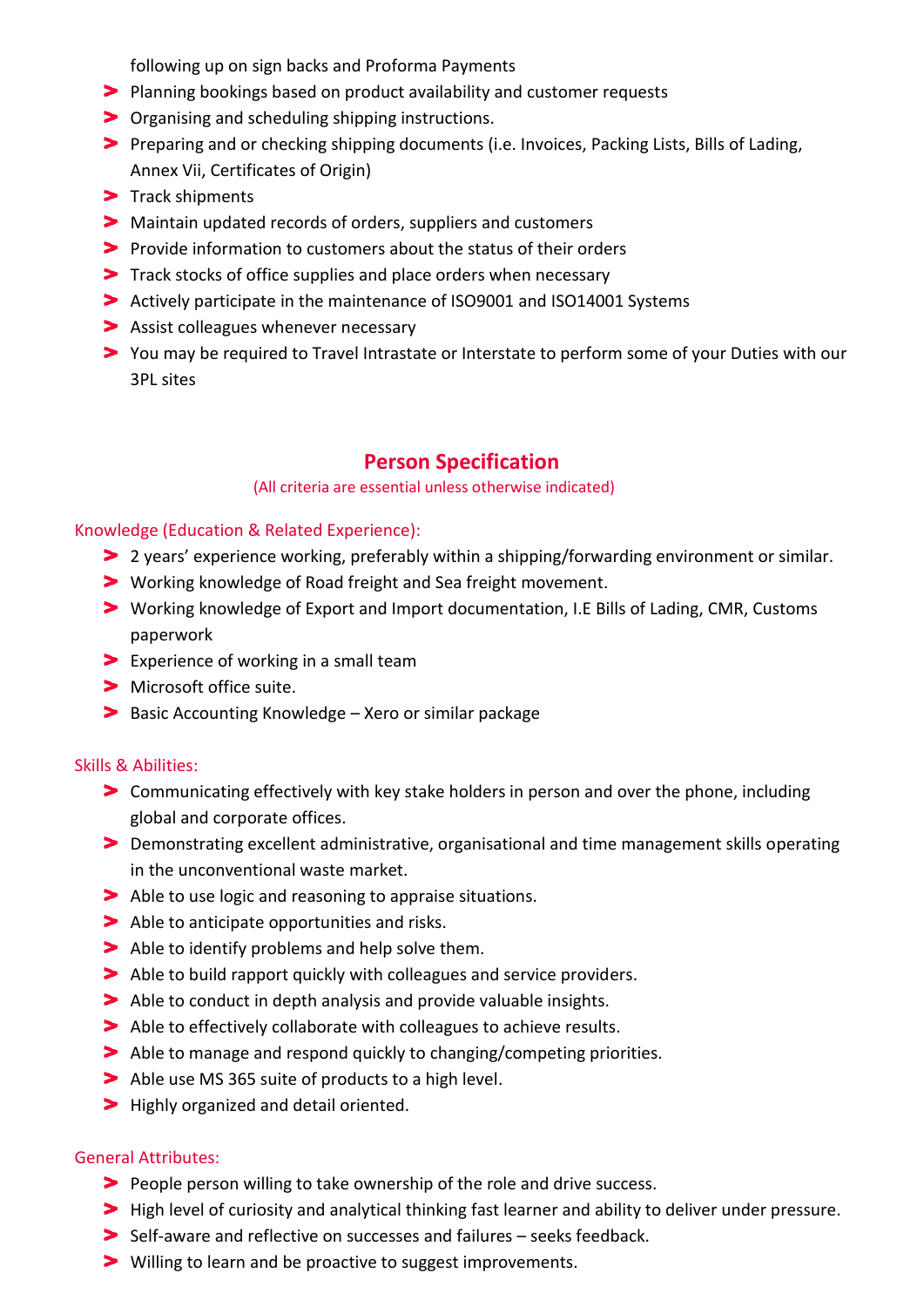- **Professional and ethical in their approach.**
- Committed to on-going personal and professional development.
- > Values team above self.
- **Desire for excellence, strives to surpass expectations**
- A confident, optimistic, 'can do' attitude, focused on achieving the best outcomes for the people and the business
- Willing to take ownership, get stuck in and drive success by taking a proactive, hands-on approach
- Is accountable for own actions
- Empathetic, appreciates the impact of their own actions at a personal and professional level
- Self-aware, reflects on successes and failures (focuses on facts and evidence over 'story')
- Curious and inquisitive, asks the 'right' questions to establish facts
- > Able to work autonomously
- Works with integrity, has the courage and confidence to positively challenge

## **MISSION & VISION**

#### **MISSION:**

• Build the worlds largest recycled plastics commodities company

#### **VISION:**

• To be the company that creates the most value from plastic waste. Producing quality commodities and products or empowering others to do so.

## **VANDEN VALUES**

#### **Teamwork**

• We pull together as one unit, not just with those in front of us, but with all of our colleagues spanning multiple continents and cultures. We seek honesty and excellence to bring out the best in each other and do so without ego. Our collective knowledge and willingness to question is our superpower.

#### **Add Value**

• In absolutely everything we do. We add value to our people, customers and product through constant education and optimisation. Vanden exceeds expectations in the Service of our customers, using each encounter as an opportunity to sharpen our skills and add more value than anyone else. When in doubt, we ask ourselves – "Am I adding value?"

#### **Growth**

• Challenge ourselves and each other to learn new things and improve our skills. Be curious and industrious to redefine the boundaries of our knowledge, service and market. We're proud of our battle scars as our failures will always be the greatest opportunity for growth.